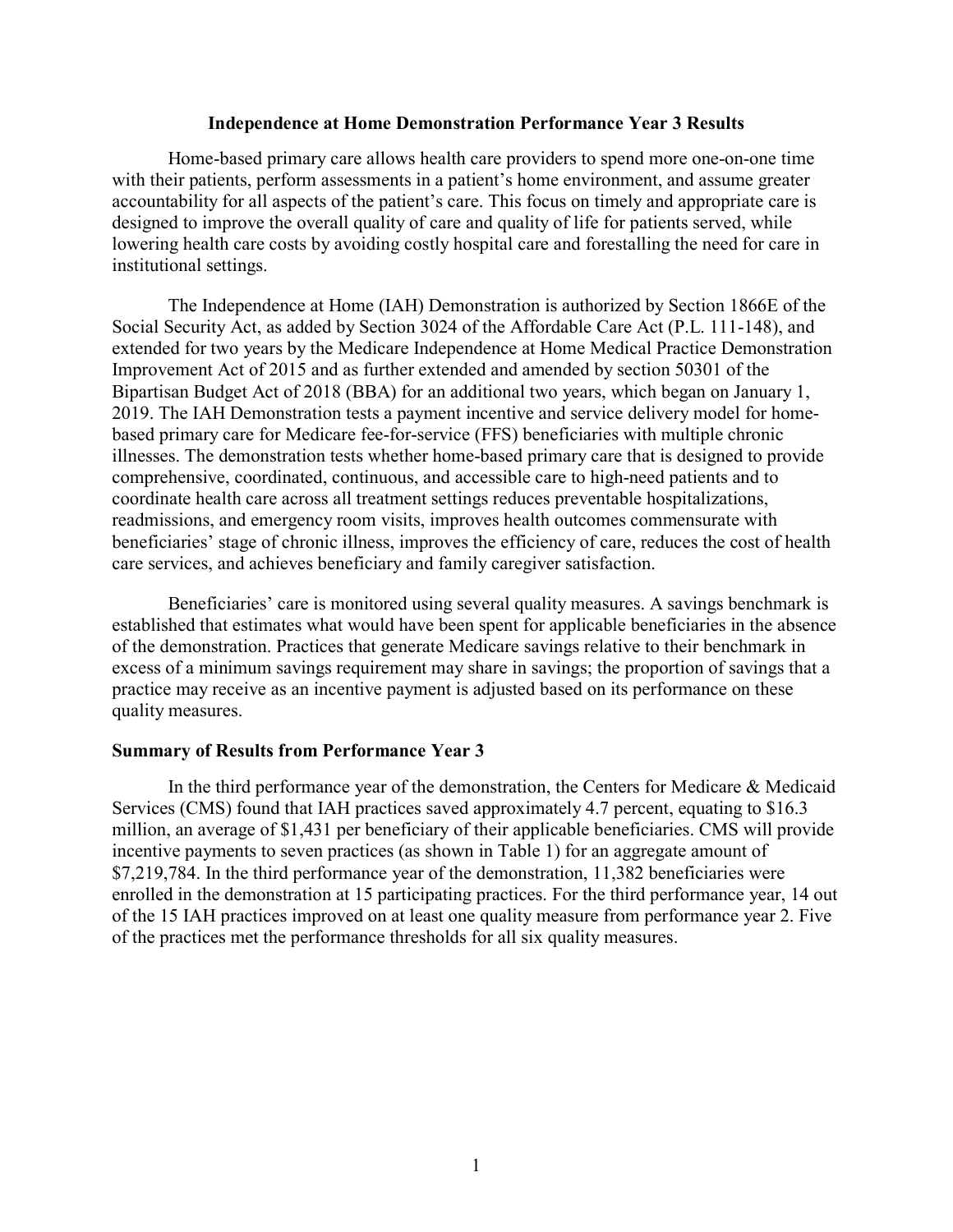| <b>Independence at Home Practice Name</b> | Year 3<br><b>Spending</b><br>Target* | Year 3<br>Expenditures* | <b>Practice</b><br><b>Incentive</b><br><b>Payment</b> |
|-------------------------------------------|--------------------------------------|-------------------------|-------------------------------------------------------|
| <b>Boston Medical Center</b>              | \$3,435                              | \$3,393                 |                                                       |
| Christiana Care Health System             | \$3,930                              | \$3,901                 |                                                       |
| Cleveland Clinic Medical Care at Home     | \$3,576                              | \$3,759                 |                                                       |
| <b>Doctors Making Housecalls</b>          | \$2,980                              | \$2,666                 | \$1,476,613                                           |
| Doctors on Call                           | \$4,291                              | \$4,521                 |                                                       |
| Kindred House Calls                       | \$4,142                              | \$4,201                 |                                                       |
| Housecall Providers, PC                   | \$2,251                              | \$1,716                 | \$570,777                                             |
| MD2U-KY, MD2U-IN                          | \$3,654                              | \$3,693                 |                                                       |
| Mid-Atlantic Consortium                   | \$3,180                              | \$2,317                 | \$2,095,912                                           |
| Northwell Health House Calls              | \$3,486                              | \$2,754                 | \$1,280,686                                           |
| <b>VPA Dallas</b>                         | \$3,778                              | \$3,876                 |                                                       |
| <b>VPA Flint</b>                          | \$4,029                              | \$3,643                 | \$779,856                                             |
| VPA Jacksonville                          | \$3,367                              | \$3,371                 |                                                       |
| <b>VPA</b> Lansing                        | \$4,298                              | \$3,798                 | \$817,477                                             |
| <b>VPA Milwaukee</b>                      | \$3,086                              | \$2,875                 | \$198,462                                             |

**Table 1 Performance Year 3 Results for Participating Practices**

\* The Year 3 Spending Target and Year 3 Expenditures are on a PBPM basis.

# **Quality Measures**

Under the IAH Demonstration, participating practices must meet the performance thresholds for at least three of the six quality measures in order to qualify for the incentive payment. The six measures are:

- Follow up contact within 48 hours of a hospital admissions, hospital discharge, or emergency department visit;
- Medication reconciliation in the home within 48 hours of a hospital discharge or emergency department visit;
- Annual documentation of patient preferences;
- All-cause hospital readmissions within 30 days
- Hospital admissions for ambulatory care sensitive conditions; and
- Emergency department visits for ambulatory care sensitive conditions.